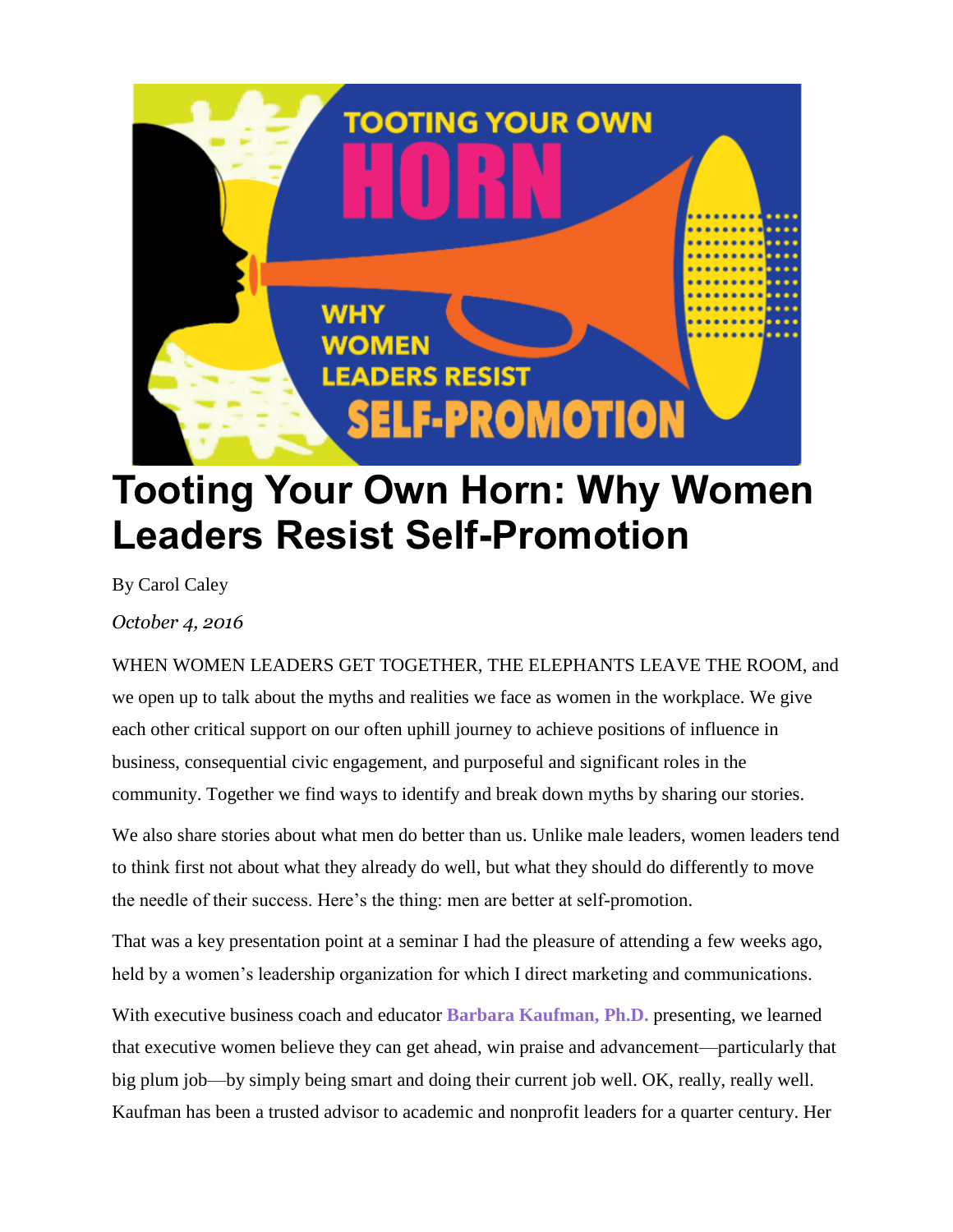specialty is leadership effectiveness. So we took it from her: women are terrible at tooting their own horn, whereas men are great at it.

I wanted to know why.

## **Getting an A+**

In all her years of working with leaders of both genders, Kaufman has seen that working women aren't their own best advocates. Too focused on getting tasks done, and getting work in on time, they aim for perfection. They're too busy trying to get an A+, zeroed in on the latest task or initiative rather than thinking long-range about their next role.

So what's holding us back? Women don't manage their own careers actively—they don't take the long view, with concrete goals in mind, and consequently tend to miss opportunities that are right at hand. A woman with her mind on the future listens to informal conversations—whether it's at a cocktail party, a conference or a meeting, and makes connections that will lead to her next move. She'll develop more discipline about documenting her achievements, gain a deeper understanding of her strengths and her development needs, and ask for feedback. Said Kaufman, "It took me many years to realize how to seize these kinds of opportunities. Let's say I moderated a panel, and someone came up to me afterward to say what a great job I did. I used to just thank them. Now I also ask, what in particular resonated for you? Don't miss the chance to get feedback on what your strengths are."

## **Why Rewards Don't Come from Being Talented and Working Hard**

The idea that being smart as a whip and a good worker to boot will win you recognition from others and advancement up the ladder persists among women, but it's a myth, no matter how unfair that seems. "Why would we want to leave our career aspirations and career trajectory to others? Men don't," said Kaufman. "Don't wait until someone taps you on the shoulder, you've got to be active about building your strategic relationships." For example, men use the informal time before meetings to build and reinforce relationships, whereas women tend to appear at the last minute, hurrying in from some important task that just had to be done. "Showing up, and really being self-aware, not only of your current role, but of future possible roles, is something most women don't do particularly well. Men have this down pat."

## **Owning your Success: Self-Confidence, Bragging and Backlash**

According to some experts, it's women's lack of self-confidence that leads to their reluctance to self-promote. Social norms against bragging also play a role. Clance and Imes have pointed to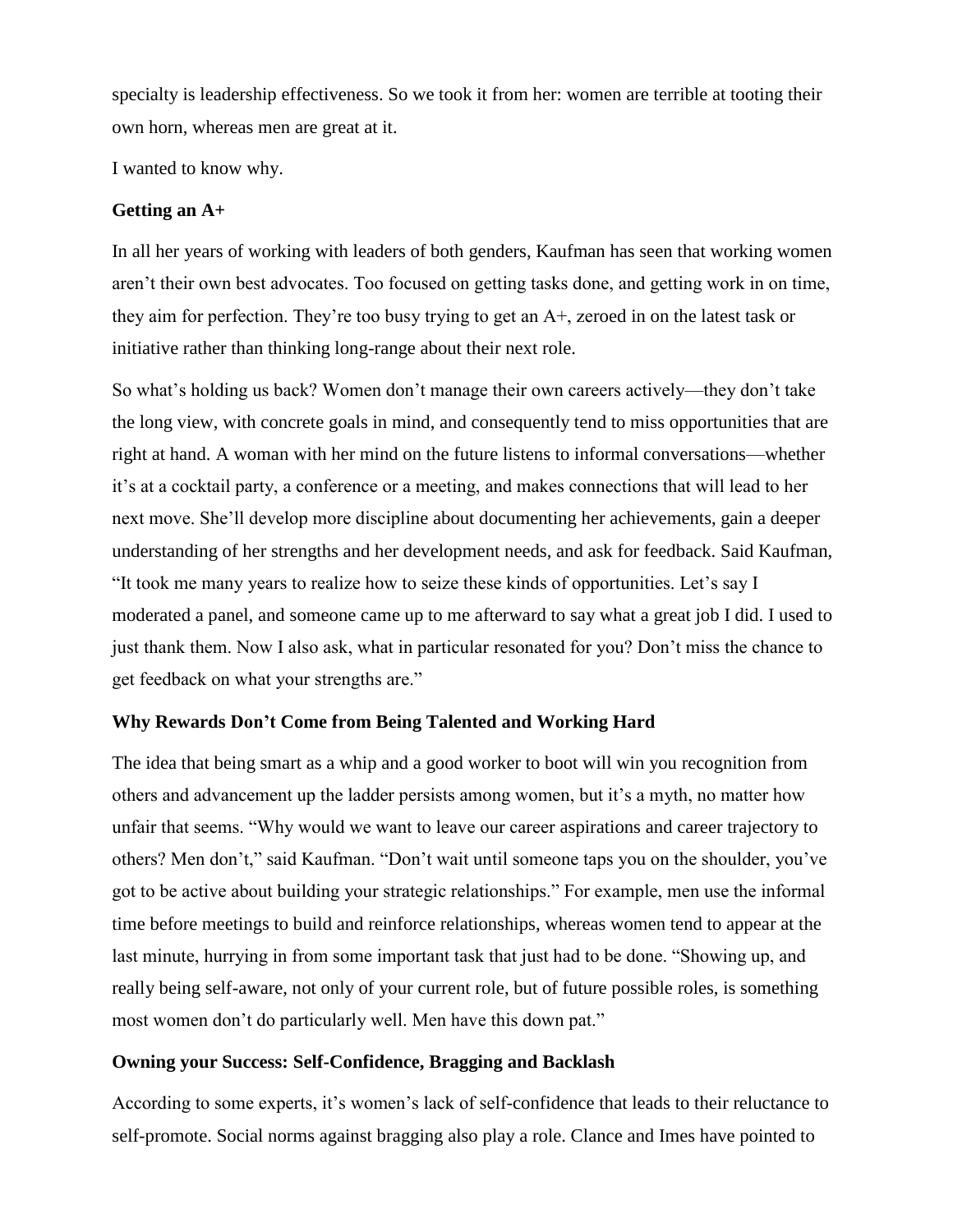the prevalence of the impostor syndrome in [high-achieving](http://www.paulineroseclance.com/pdf/ip_high_achieving_women.pdf) women, whereas men own their success, seeing it as the result of their inherent talent, while women, not wanting to brag, point to luck or effort.

A study by Corinne A. [Moss-Racusin](http://onlinelibrary.wiley.com/doi/10.1111/j.1471-6402.2010.01561.x/full) and Laurie A. Rudman confirms that women who selfpromote are viewed as violating female gender stereotypes, and consequently experience social and economic backlash, even though self-promotion is a necessary component of their professional success. They also found that merely the *fear* of backlash—the social and economic penalties for improper behavior—inhibits women's ability to self-promote. However, selfpromoting men and peer-promoting women experienced no such backlash.

So it's not surprising that a woman who lacks self-confidence or thinks she might be criticized tends to hold back.

Kaufman has advised many women who want to move up, but hesitate when they get their big chance. These women frequently say they're not quite ready—they need one more win, one more big initiative, need to understand their current role a little more deeply, or think they need another year in the role. She's heard a lot of excuses, but none like this from her male clients. "This is how opportunities can slip away. Women don't leap, they don't lean in. They might think they'll be seen as too aggressive if they toot their own horn," she said. Women should reach out to volunteer for special assignments, committees and taskforces as a way to gain broader visibility. They shouldn't wait until they think they're completely prepared for the next role, and should guard against getting pigeonholed in a certain role. "You have to be thinking about this deeply all the time," she said. "Make people aware of the skillsets you have."

#### **Promote Your Potential**

Women tend to think they need *all* the skills for a future role before they begin to plan their next move. What they fail to understand is that once they've found their voice and started to engage, they should self-promote based not only on what they currently know, but on their potential.

According to research by [Barbara](http://www.genderintelligence.com/barbara-annis-associates/barbara-annis/) Annis and Associates, women who have already achieved positions of leadership in their organizations still reported a high level of difficulty advocating for themselves.

Women often hesitate to talk about their accomplishments, but when they do, they mostly talk about their past successes, not their future potential. A woman needs to understand her value proposition—her unique way of delivering work that contributes to the success of the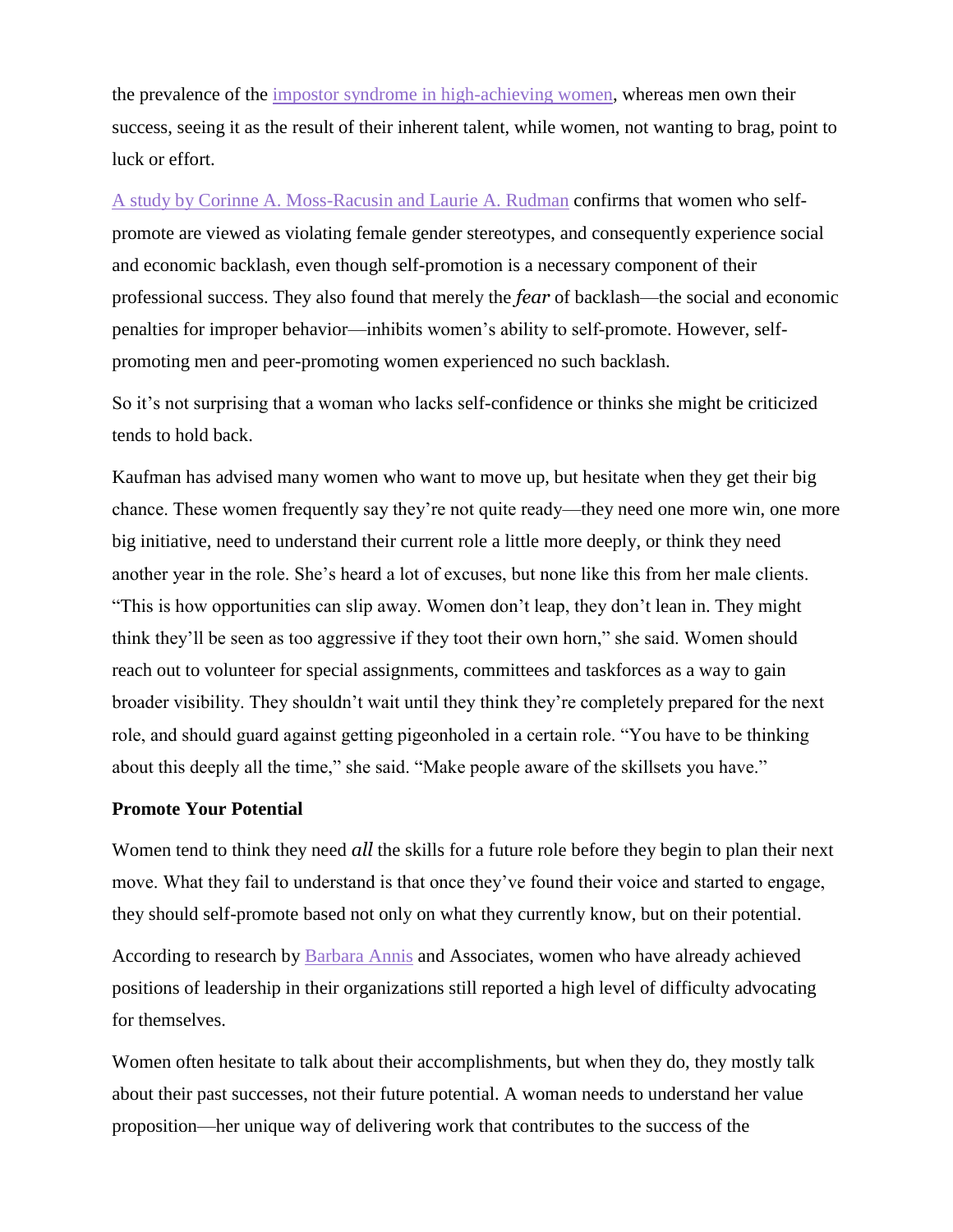organization—and learn to express it well and project it into the future. If you can articulate that vision, you've built the foundation of authentic self-promotion.

#### **Negotiating: Practice Asking for what you Want**

Men tend to feel entitled to advance, and to increase their compensation, whereas women feel awkward about it. Companies and hiring managers know this: Men will negotiate their salaries, but women often don't.

Kaufman has too often seen a female client accept a too-low salary offer because she simply didn't ask for what she wanted. "A CEO told one of my women clients, 'I'm going to pay you less because you've never been in a role like this before.' I don't think he would have said that to a man. My client had done some research on salary and had a number in her head, but she was offered significantly less, and she accepted without trying to negotiate. She lowered what she thought she was worth, just to get the position. She regrets it now." Learning to self-promote can have far-reaching consequences. Knowing your worth and advocating for yourself at the critical moment—that is, right before you're hired—could make all the difference in your career trajectory.

# **Six Tips for Tooting your Own Horn**

Kaufman laid out these strategies for effective self-promotion:

- BUILD YOURSELF A PERSONAL ADVISORY BOARD. If you're weak in, say, finance or operations, find someone you think is really superb in that field. Ask them for advice, shadowing or mentorship.
- ATTEND CONFERENCES IN AREAS WHERE YOU ARE WEAK, not in areas in your own specialty. Why? People tend to go to conferences in their own discipline, and you already have those connections. Attend something on, say, innovation. It could pay off in both content and networking.
- GET ACTIVELY ENGAGED IN MANAGING YOUR CAREER. Don't wait until you're fed up or overdue for a promotion. Do at least two things every week to pursue your career ambition. Think of strengthening relationships as building currency, so people really get to know you.
- TALK TO A SEARCH FIRM COLLEAGUE about a role you want. Ask what skills and background they would write into that job description. They'll think of you when an opportunity comes up.